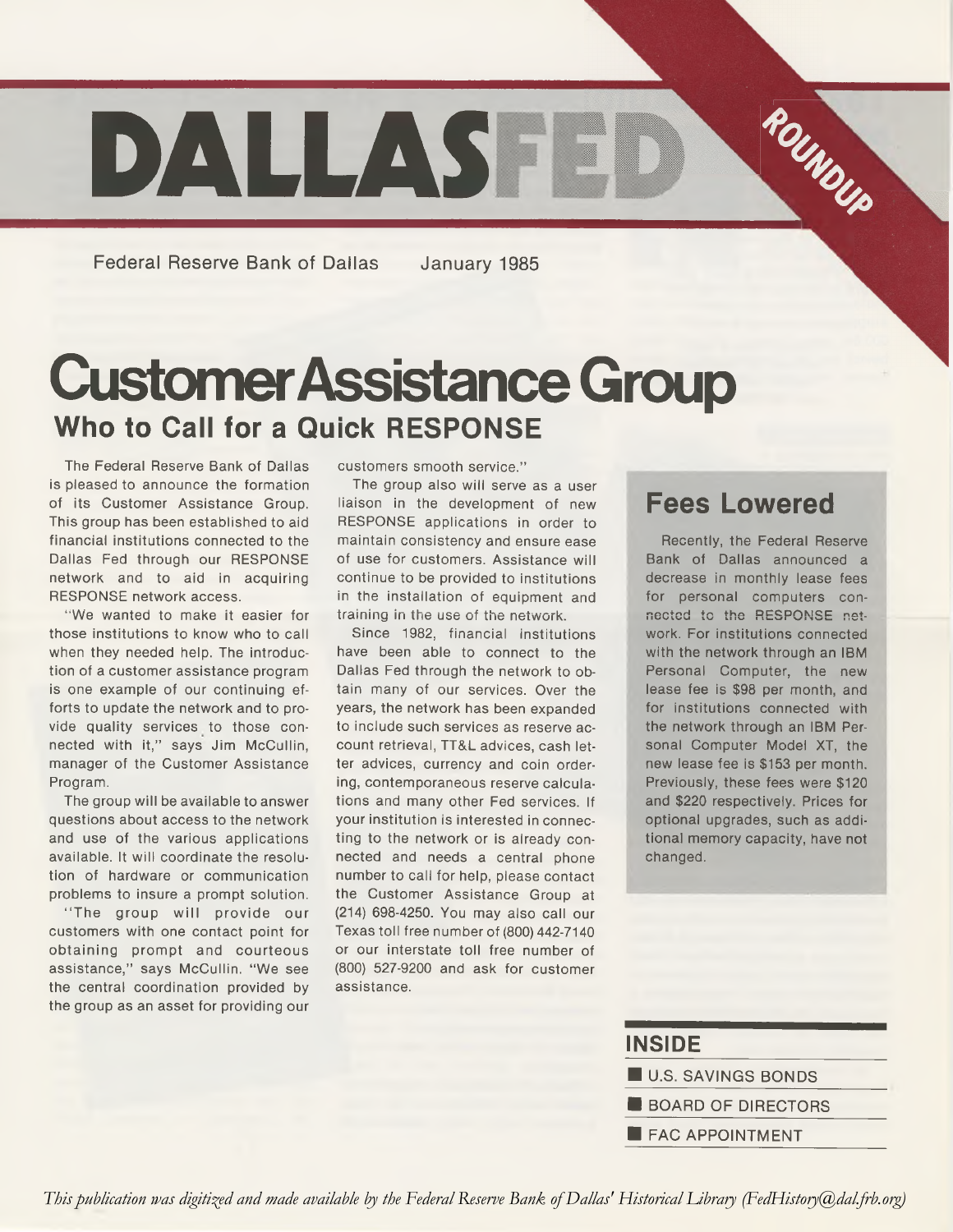## **Taking Stock in Bonds**

*" In this time of national peril, what we all must realize is that the United States Government is you and I and all the other families next door all the way across the country and back again. It is one great partnership. Fellow Americans, I ask you to demonstrate again your faith in America by joining me in investing in the new Defense Savings Bonds."*

> — *Excerpt from a radio address by President Franklin Delano Roosevelt April 30, 1941*

BOYS and GIRLS!

declined. In 1980, the Series EE Bonds replaced the traditional E Bond, and in 1982, major changes in the Bond Program were made to make savings bonds more attractive investments. Today the standard Series EE Savings Bond pays a variable, market-based<br> **Examples** banks and<br> **Example 18 IS INTEREMENT DEPARTMENTICAL SET AMERICA** 

percent after one year to 7.5 percent at five years.

Series EE Bond denominations range from \$50 to \$10,000. Issue prices are one half the face amount (for example, a \$50 bond costs \$25).

Savings bonds can be purchased at banks and savings and loan institutions and from the Department of the

Treasury, though most of the \$4 billion of bonds bought during the past year were purchased through payroll deduction plans.

> More information on U.S. Savings Bonds is available from the Public Affairs Department.

The Present With A Future

 $R$  $R$ 

interest rate with a guaranteed minimum rate of 7.5 percent if the bond is held at least five years. The floating interest rate,

Historically associated with wartime economies, savings bonds brought \$54 billion into government coffers during World War II. Series E Savings Bonds, which were introduced on May 1, 1941, were the most popular government security ever issued. A \$25 Series E Bond cost \$18.75, matured in 10 years and paid 2.9 percent interest compounded semiannually.

As substantially higher yields became available from financial institutions, money market funds and other market instruments, bond sales

which is reset each May and November, is equivalent to 85 percent of the average market interest rate on all Treasury marketable securities that are five years from maturity. The current rate, in effect for the six months beginning Nov. 1, 1984, is 10.94 percent. The previous rate, for May 1,1984, through Oct. 31, 1984, was 9.95 percent. These rates are averaged and applied (compounded semiannually) to Series EE Bonds held at least five years.

Series EE Bonds held less than five years earn interest on a fixed, graduated scale, which rises from 5.5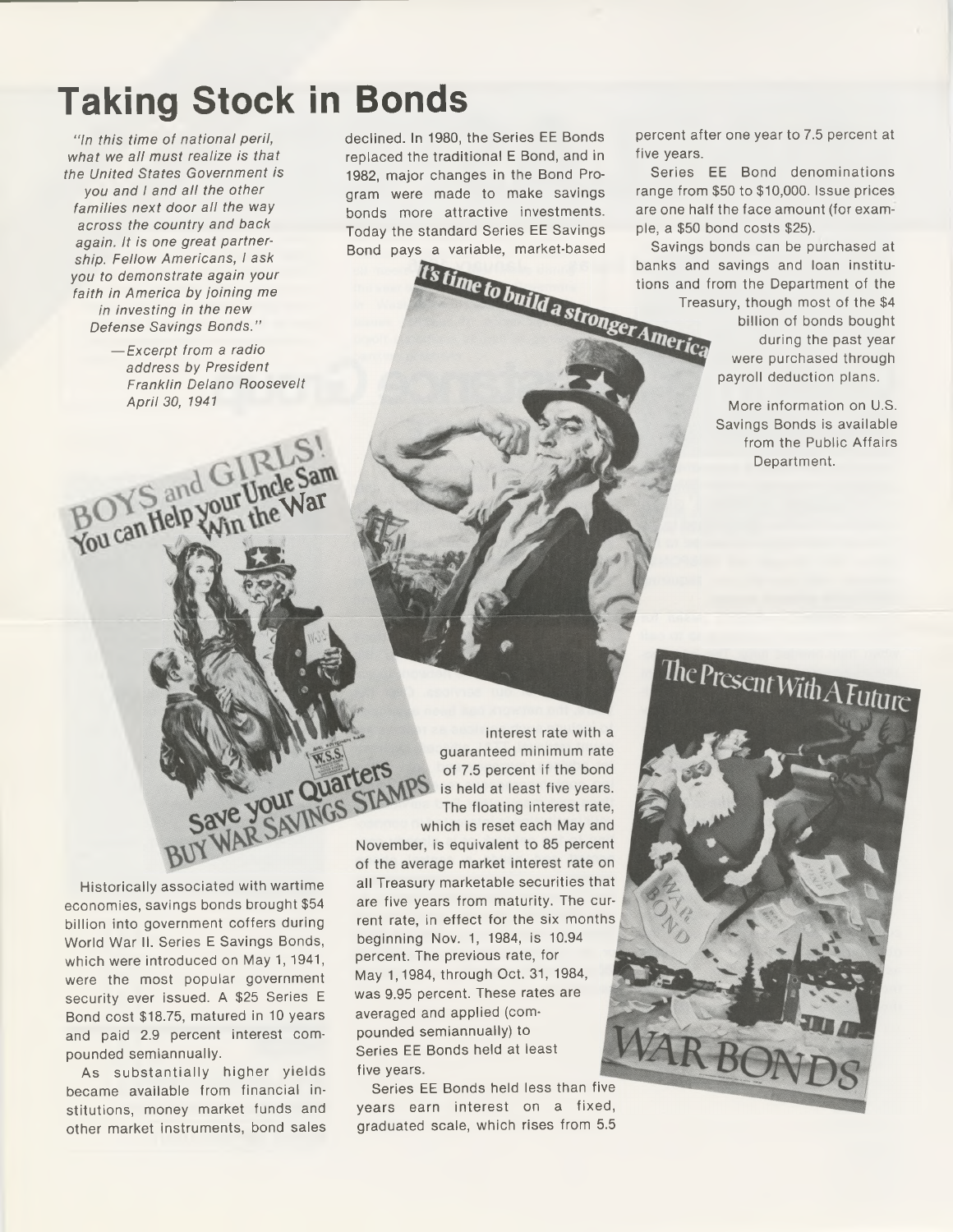## **Appointments and Elections to the Board**

The board of directors of a Federal Reserve Bank has a unique compositon of members, compared to boards of most companies.

Each Reserve Bank has three classes of directors with each class having three members, who serve three-year terms. The first two classes of directors are elected by district member banks, and a third class is appointed by the Board of Governors in Washington, D.C. Members of the banking community make up the first class, while members in the other two classes are selected with due consideration to the interests of agriculture, commerce, industry, services, labor and consumers in the district. Thus both the providers and the users of banking services in the district are represented on the Bank's board.

The Dallas Fed recently announced the election of three new directors: Gene Edwards, chairman of the board of First Amarillo Bancorporation of Texas; Robert Lee Pfluger, a rancher from San Angelo; and Hugh G. Robinson, president of Cityplace Development Corporation in Dallas. Robert D. Rogers, president and chief executive officer of Texas Industries Inc. in Dallas, has been redesignated chairman for 1985. Bobby R. Inman, president and chief executive officer of Microelectronics and Computer Technology Corporation in Austin, has been designated deputy chairman and reappointed a director.



#### **Robert Rogers**

In addition to his duties for Texas Industries, Robert Rogers is chairman of the board of Brookhollow Corporation and Cha-

parral Steel Company and serves as a director of Associates Corporation of North America. He is active in many community organizations, including the Dallas Citizens Council and the Dallas Chamber of Commerce. He

received a degree in intensive economics from Yale University and an M.B.A. from Harvard College.

In a 1984 *Roundup* interview, Rogers said, "I think it's important to have outside directors because they can bring to the system points of view which are not otherwise easily available. I didn't have any strong expectations when I came to the board (in 1980) but one thing that has impressed me is the caliber and dedication of the employees and directors of the Bank.''



**Bobby Inman** Bobby Inman also serves as chairman A graduate of the contract of the contract of the contract of the contract of the contract of the contract of the contract of the contract of the contract of the contract of the contract of the contract **Figure 1** formed by a number of national corporations in the computer and

microelectronics industries. A graduate of the University of Texas at Austin, he entered the Naval Reserve after receiving his B.A. degree. Inman's military career spanned 30 years and culminated in his being the first naval intelligence specialist to attain the rank of four-star admiral. He serves on the boards of a number of other corporations and as a volunteer for several defense associations.



**Gene Edwards** Gene Edwards has served as chief executive officer for First Amarillo, as well as chairman of the board and chief executive officer of

The First National Bank of Amarillo. He received his B.A. degree and LL.B. degree from the University of Oklahoma. Edwards also serves as a director for other corporations and foundations and is active in many areas of the banking community, including the Texas Bankers Association and the American Bankers Association.



**Robert Pfluger**

A native Texan, Robert Pfluger is a graduate of Texas Tech University, where he was recognized in 1982 by the College of

Agricultural Science as "Outstanding Agriculturalist." He raises Hereford cattle, Rambouillet sheep and Angora goats on the approximately 28,000 acres of four ranches. He has served as an officer and director of several livestock organizations.



**Hugh Robinson 1**

U.S. Military Acad-MCC, a joint  $\sqrt{3}$  and  $\sqrt{4}$  emy at West Point, *m* 11 research venture **Hugh Robinson** retired with the rank of Major General, pursuing a

career in real estate development—and his present position with Cityplace. He received an M.S. degree in civil engineering from the Massachusetts Institute of Technology and an LL.D. from Williams College. Robinson is active in Dallas area art and civic activities.

The other members of the Dallas Fed board of directors are: Robert Ted Enloe, III, president, Lomas & Nettleton Financial Corporation, Dallas; Dr. Kent Gilbreath, associate dean of the Hankamer School of Business, Baylor University, Waco; John P. Gilliam, president and chief executive officer, First National Bank in Valley Mills; and Miles D. Wilson, chairman of the board and chief executive officer, First National Bank of Bellville.

Appointments to the branch boards of directors will be announced in the next issue of *Roundup.*